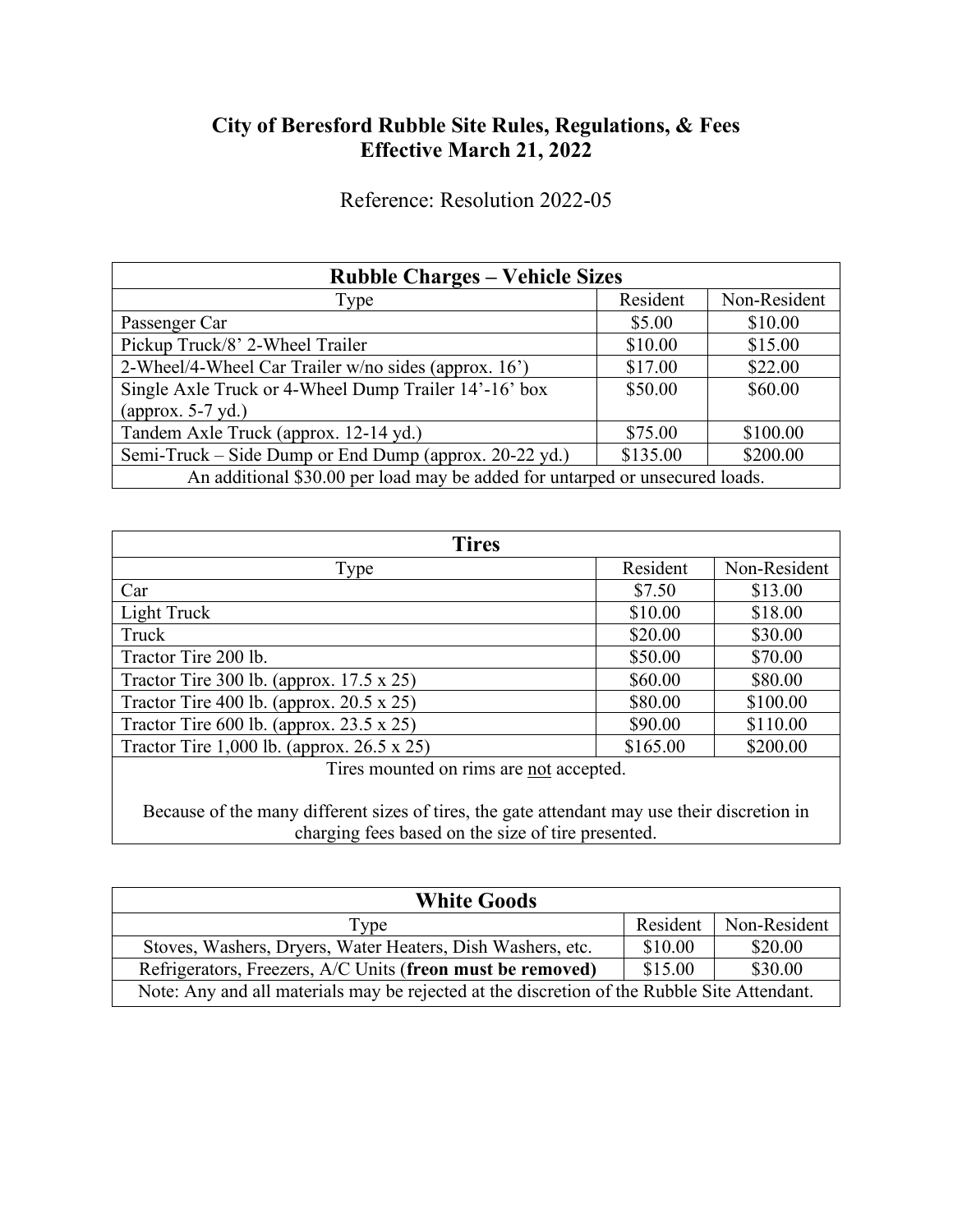#### **Yard Waste**

Residents – No Charge Commercial - \$65/month Includes: leaves, grass clippings, wood chips, garden or other vegetation. No tree branches of any kind are allowed. Yard waste in plastic or paper bags are to be dumped out and the bags taken back with you.

An additional \$30.00 per load may be added for untarped or unsecured loads.

## **Other Fees**

Clay Fill Dirt - \$5.00/cubic yard – purchaser must load and haul clay (for availability please check with Jeff Heidebrecht – 605-751-9151) Random loads will be weighed.

| Suc-Vac Slurry by pick-up pulled trailers   | \$100.00 |
|---------------------------------------------|----------|
| Suc-Vac Slurry by large truck mounted units | \$200.00 |
|                                             |          |
| Root Balls                                  | \$65.00  |

## **Accepted Wastes (subject to change)**

Construction and Demolition Debris: Concrete, brick stonework, asphaltic concrete, concrete block, asphaltic or fiberglass shingles, painted or stained wood, attached insulation, pipe and similar wastes

Trees and Untreated Wood: Scrap lumber, trees, tree branches, brush, and wood pallets.

White Goods/Metals: Refrigerators, washer, dryers, freezers, stoves, water heaters and other recyclable scrap metals, excluding petroleum fuel tanks unless they have been cleaned and can be recycled.

Waste Tires: See Tire Fee Schedule.

Miscellaneous Wastes: Carpets, chairs, couches, mattresses linoleum and similar items.

Yard Waste: Leaves, grass clippings, similar garden vegetation, and wood chips.

# **Wastes That Are Not Accepted (subject to change)**

Hazardous Waste: Waste oil, solvents, PCBs, ash or similar wastes.

Pesticide Containers

Regulated Asbestos-Containing Materials